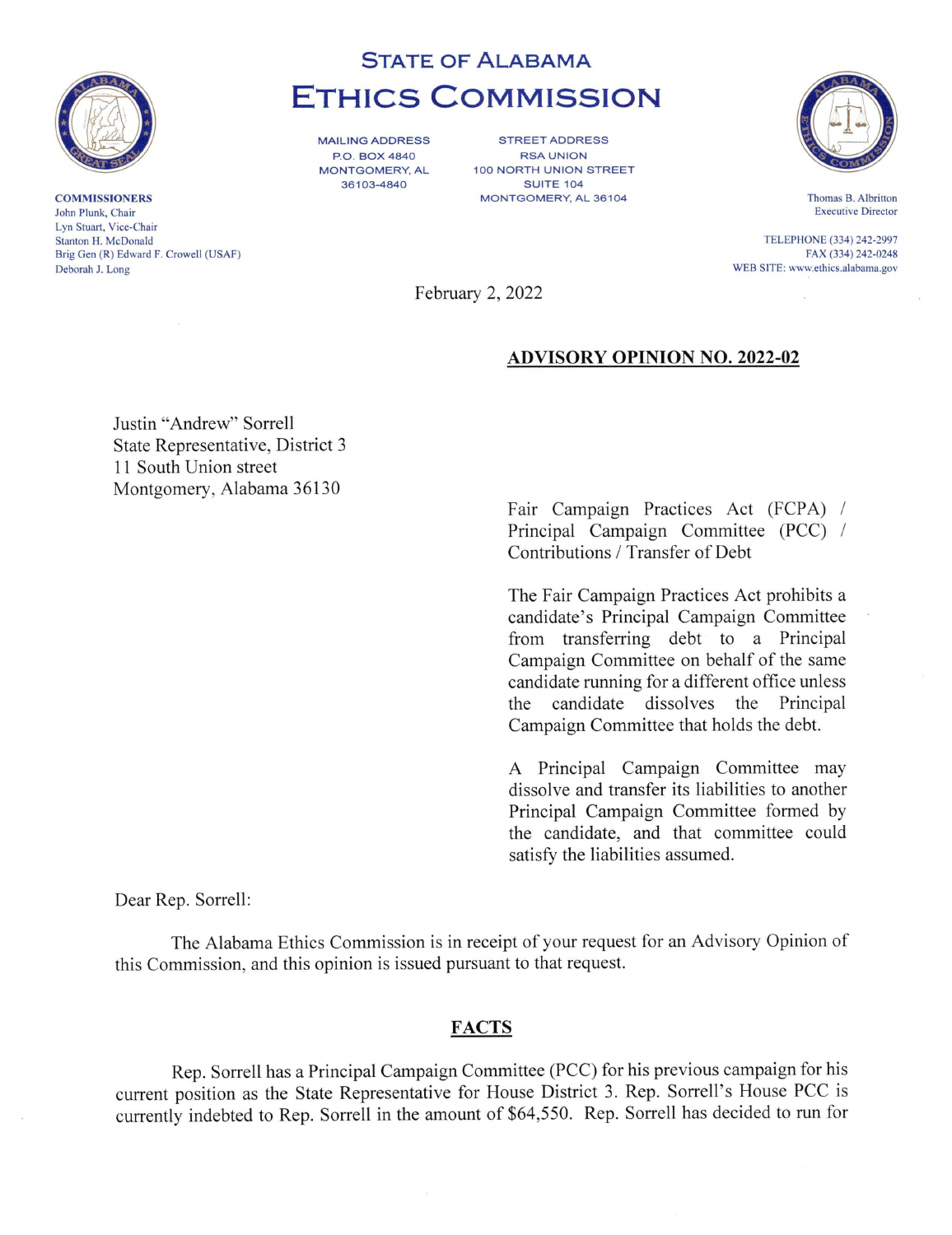Rep. Andrew Sorrell Advisory Opinion No. 2022-02 Page 2

the office of State Auditor and wishes to close his House PCC and transfer its debt to his Auditor PCC.

### QUESTION PRESENTED

Does the Fair Campaign Practices Act (FCPA) prohibit a Principal Campaign Committee for a candidate from transferring its debt to another Principal Campaign Committee on behalf of the same candidate running for a different office?

## **ANALYSIS**

The FCPA prohibits a candidate's PCC from transferring debt to a PCC on behalf of the same candidate running for a different office unless the candidate dissolves the PCC that holds the debt. A PCC may only receive contributions in the twelve months before an election or for a period of 120 days after an election in which the person was a candidate.<sup>1</sup>

For candidates who are either (1) prohibited by law from seeking the same office they hold (such as public officials who have term limits) or (2) for those who seek to run for an office that is different from the one they hold (e.g. a legislator who wants to run for Governor), they occupy the same position that anybody running for office for the first time occupies. They must set up a new PCC designated for the office they seek. They may not contribute to their existing PCC if they can no longer be a "candidate" for that office or they are seeking a different elected position.2

However, "A principal campaign committee may dissolve and transfer its liabilities to

 $\bar{z}$ 

<sup>&#</sup>x27;(b) Notwithstanding any other provision of law, including, but not limited to, Section 13A-10-61, a candidate, public official, or principal campaign committee may only accept, solicit, or receive contributions:

<sup>(1)</sup> To influence the outcome of an election.

<sup>(2)</sup> For a period of 12 months before an election in which the person intends to be a candidate. Provided, however, candidates for legislative and statewide office and their principal campaign committees may not accept, solicit, or receive contributions during the period when the Legislature is convened in session. For purposes of this section, the Legislature is convened in session at any time from the opening day of the special or regular session and continued through the day of adjournment sine die for that session. However, this subdivision shall not apply within 120 days of any primary, runoff, or general election, and shall not apply to the candidates or their principal campaign committees participating in any special election as called by the Governor. This subdivision shall not apply to a loan from a candidate to his or her own principal campaign committee.

<sup>(3)</sup> For a period of 120 days after the election in which the person was a candidate, but only to the extent of any campaign debt of the candidate or principal campaign committee of the candidate as indicated on the campaign financial disclosure form or to the extent of reaching the threshold that is required for qualification as a candidate for the office which he or she currently holds, or both.

<sup>(4)</sup> For the purpose of paying all expenses associated with an election challenge including, but not limited to, quo warranto challenges. Ala. Code § 17-5-7

<sup>2</sup> Ethics Advisory Opinion No. 2017-05.